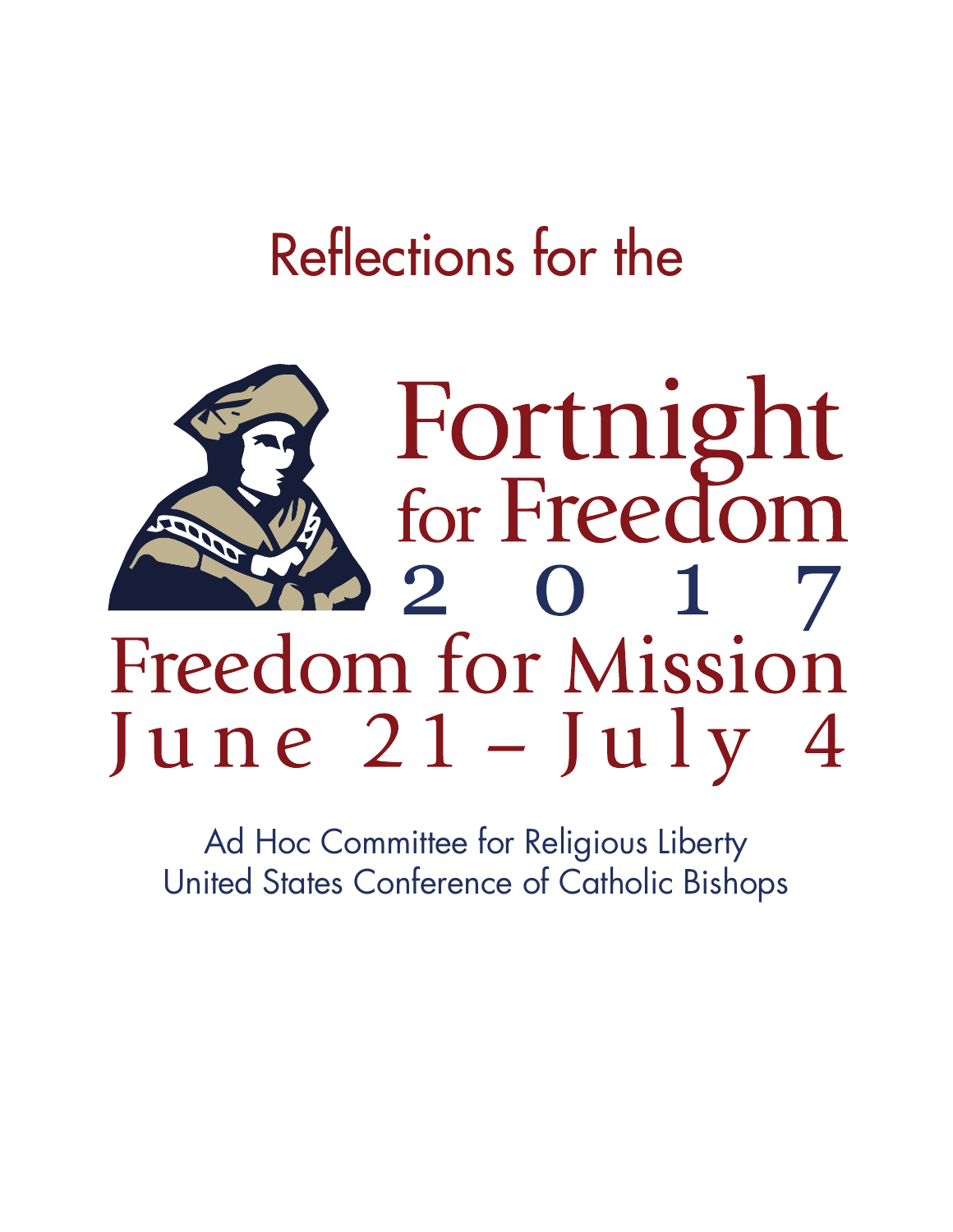## Day 1  $\star$  June 21, 2017

# Reflections for the FORTNIGHT FOR FREEDOM

*These reflections and readings from the Vatican II document* Declaration on Religious Liberty *(*Dignitatis Humanae*) are intended for daily use during the Fortnight for Freedom, a national campaign designated by the U.S. Catholic bishops for teaching and witness in support of religious liberty. The readings and the questions that follow can be used for group discussion or for personal reflection.*

### The Vatican Synod declares that the

human person has a right to religious freedom. This freedom means that all men are to be immune from coercion on the part of individuals or of social groups and of any human power, in such wise that in matters religious no one is to be forced to act in a manner contrary to his own beliefs. Nor is anyone to be restrained from acting in accordance with his own beliefs, whether privately or publically, whether alone or in association with others, within due limits.

The Synod further declares that the right to religious freedom has its foundation in the very dignity of the human person, as this dignity is known through the revealed Word of God and by reason itself. This right of the human person to religious freedom is to be recognized in the constitutional law whereby society is governed. Thus it is to become a civil right.

> *Declaration on Religious Liberty*  (*Dignitatis Humanae*), no. 2 December 7, 1965

### **Reflection for Day One**

In the opening chapter of *Declaration on Religious Liberty*, the Council Fathers at Vatican II forthrightly declared that "the human person has a right to religious freedom." This right is founded upon the intrinsic dignity of the human person. From God's revelation we know that the dignity of human beings resides in their being created in the image and likeness of God (Gn 1:27). Like God we are intelligent beings with free will. Because of this we can know the truth and perform God-like actions, such as being loving, kind, forgiving, etc. Reason itself, in knowing what a human being is, confirms that we possess

a dignity and worth that exceeds the rest of creation and that cannot be violated, but rather needs to be protected and fostered.

What human beings believe concerning God is of supreme importance. Religious belief lies at the very center of who we are in relation to what is most central and cherished in our lives. Therefore, the Council insists that the religious convictions of individuals or groups should never be coerced but must be held freely, protected by a civil constitutional right.

What challenges to religious liberty do you see within our contemporary world? When the Council says that religious liberty must be upheld "within due limits," what would fall outside of "due limits"? What religious belief would seriously offend the moral order or a just law?

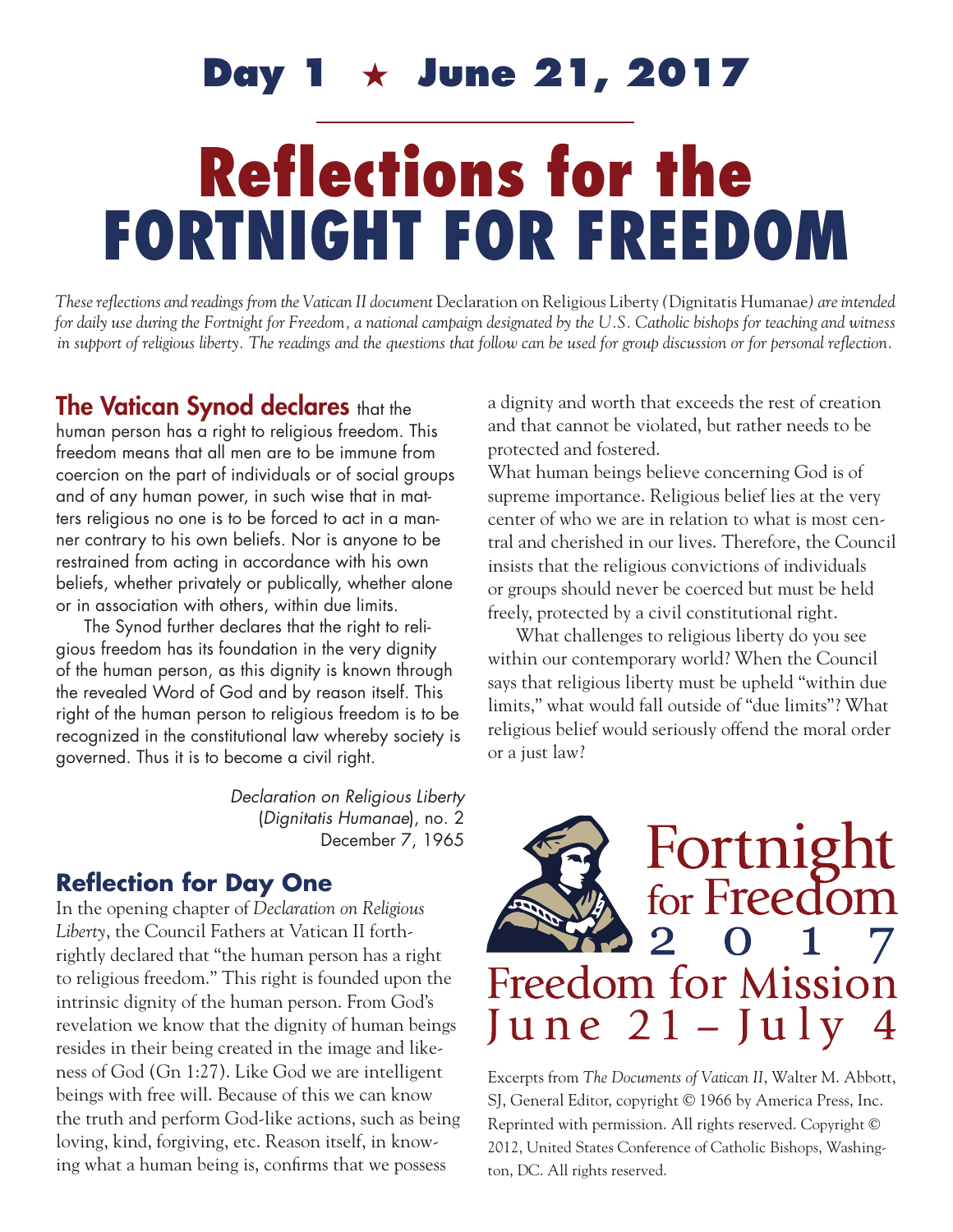## Day 2  $\star$  June 22, 2017

# Reflections for the FORTNIGHT FOR FREEDOM

*These reflections and readings from the Vatican II document* Declaration on Religious Liberty *(*Dignitatis Humanae*) are intended for daily use during the Fortnight for Freedom, a national campaign designated by the U.S. Catholic bishops for teaching and witness in support of religious liberty. The readings and the questions that follow can be used for group discussion or for personal reflection.*

It is in accordance with their dignity as persons—that is, being endowed with reason and free will and therefore privileged to bear personal responsibility—that all men should be at once impelled by nature and also bound by a moral obligation to seek the truth, especially religious truth. They are also bound to adhere to the truth, once it is known, and to order their whole lives in accord with the demands of truth.

However, men cannot discharge these obligations in a manner in keeping with their own nature unless they enjoy immunity from external coercion as well as psychological freedom. Therefore, the right to religious freedom has its foundation, not in the subjective disposition of the person, but in his very nature. In consequence, the right to this immunity continues to exist even in those who do not live up to their obligation of seeking the truth and adhering to it. Nor is the exercise of this right to be impeded, provided that the just requirements of public order are observed.

> *Declaration on Religious Liberty* (*Dignitatis Humanae*), no. 2 December 7, 1965

## **Reflection for Day Two**

The Council Fathers note that it is precisely because human beings are "endowed with reason and free will" that they naturally seek what is true and good and also, then, have "a moral obligation" to search for the truth. This is especially the case of seeking religious truth. Moreover, the truth they believe they have come to know binds them to that truth. Even if the "truth" they believe is not actually true,

yet, because they believe it is true, they are bound to follow their conscience. As long as what they believe does not infringe the just rights of others, they cannot be coerced into giving up or changing what they believe.

Moreover, the Council states that in order for human beings to fulfill their obligation to seek the truth and live by it, they must be free to do so. No one or no authority is to force them to believe something to which they themselves have not freely given their consent.

Why does the Council stress the need to seek freely religious truth? Why do those who believe what is actually false still possess religious freedom?

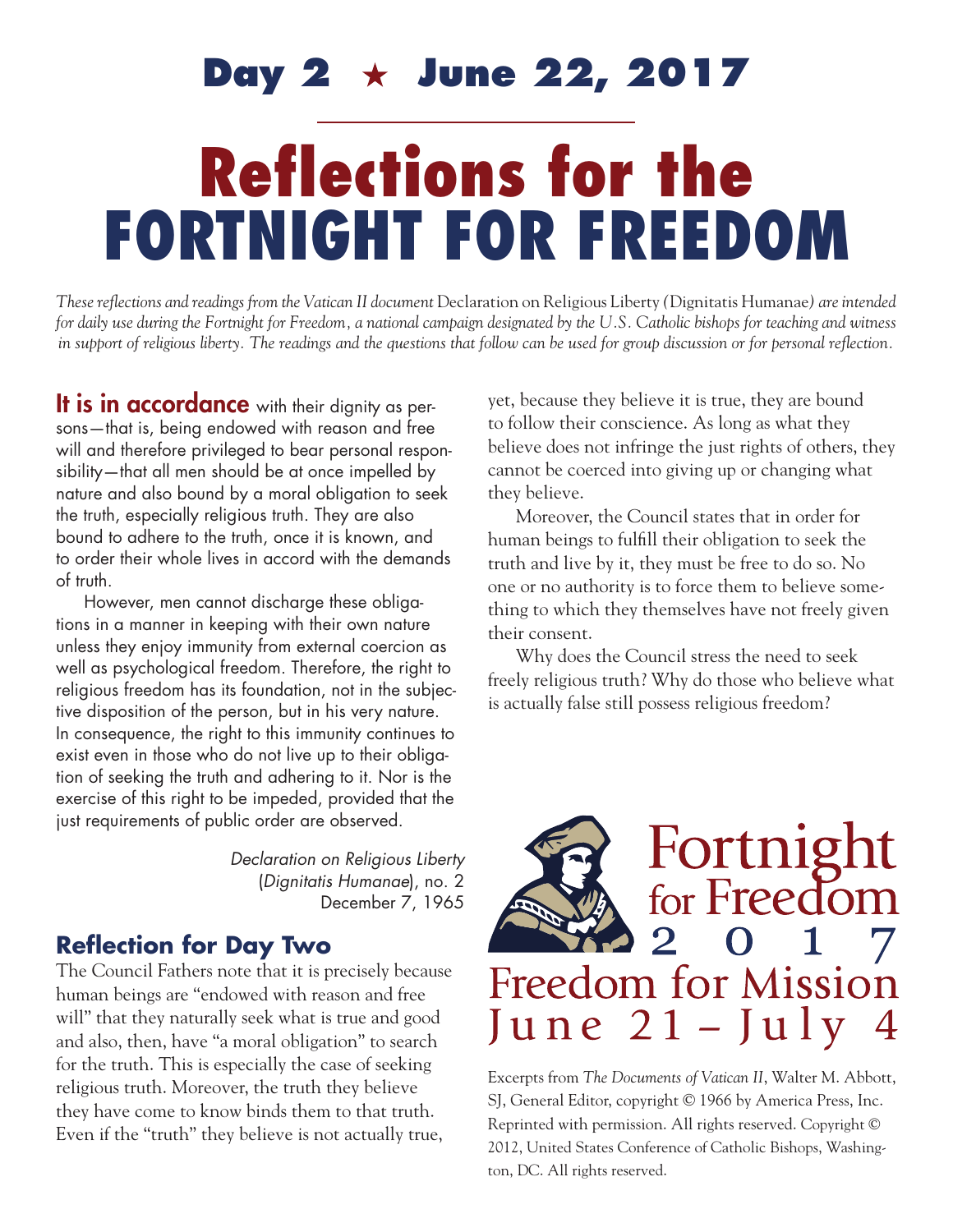# Reflections for the FORTNIGHT FOR FREEDOM **Day 3**  $\star$  **June 23, 2017**

*These reflections and readings from the Vatican II document* Declaration on Religious Liberty *(*Dignitatis Humanae*) are intended for daily use during the Fortnight for Freedom, a national campaign designated by the U.S. Catholic bishops for teaching and witness in support of religious liberty. The readings and the questions that follow can be used for group discussion or for personal reflection.*

**Further light is shed** on the subject if one considers that the highest norm of human life is the divine law—eternal, objective, and universal—whereby God orders, directs, and governs the entire universe and all the ways of human community, by a plan conceived in wisdom and love. Man has been made by God to participate in this law, with the result that, under the gentle disposition of divine Providence, he can come to perceive ever increasingly the unchanging truth. Hence every man has the duty, and therefore the right, to seek the truth in matters religious, in order that he may with prudence form for himself right and true judgments of conscience, with the use of all suitable means.

Truth, however, is to be sought after in a manner proper to the dignity of the human person and his social nature. The inquiry is to be free, carried on with the aid of teaching or instruction, communication, and dialogue. In the course of these, men explain to one another the truth they have discovered, or think they have discovered, in order thus to assist one another in the quest for truth. Moreover, as the truth is discovered, it is by a personal assent that men are to adhere to it.

> *Declaration on Religious Liberty* (*Dignitatis Humanae*), no. 3 December 7, 1965

#### **Reflection for Day Three**

God is the author of all truth and all good. All of what is true and good in our world and cosmos finds its source in God, the Creator of all. Moreover, what is true and good about ourselves as human beings finds its source in God in that he created us in his image and likeness. Thus, for the Council Fathers, all that exists is in conformity with the divine law, the providential plan of God.

Because of this, the Council emphasizes that truth must be "sought after in a manner proper to the dignity of the human person and his social nature." This means that human beings must be free to seek the truth. However, human beings do not seek the truth as isolated individuals. The search for the truth is common to all, and so all share in the finding of truth and all share in the receiving of truth from others. Because the search for truth, the finding of truth, and the sharing of truth is a social exercise, human beings must not only be free to search for truth in the hope of finding it, they must also be free to communicate and discuss together the truth they believe they have found. It is through our free assent that we each personally lay hold of the truth.

What are the contemporary means of seeking, finding, and sharing truth? In what ways can this freedom to seek, to find, and to share be inhibited?

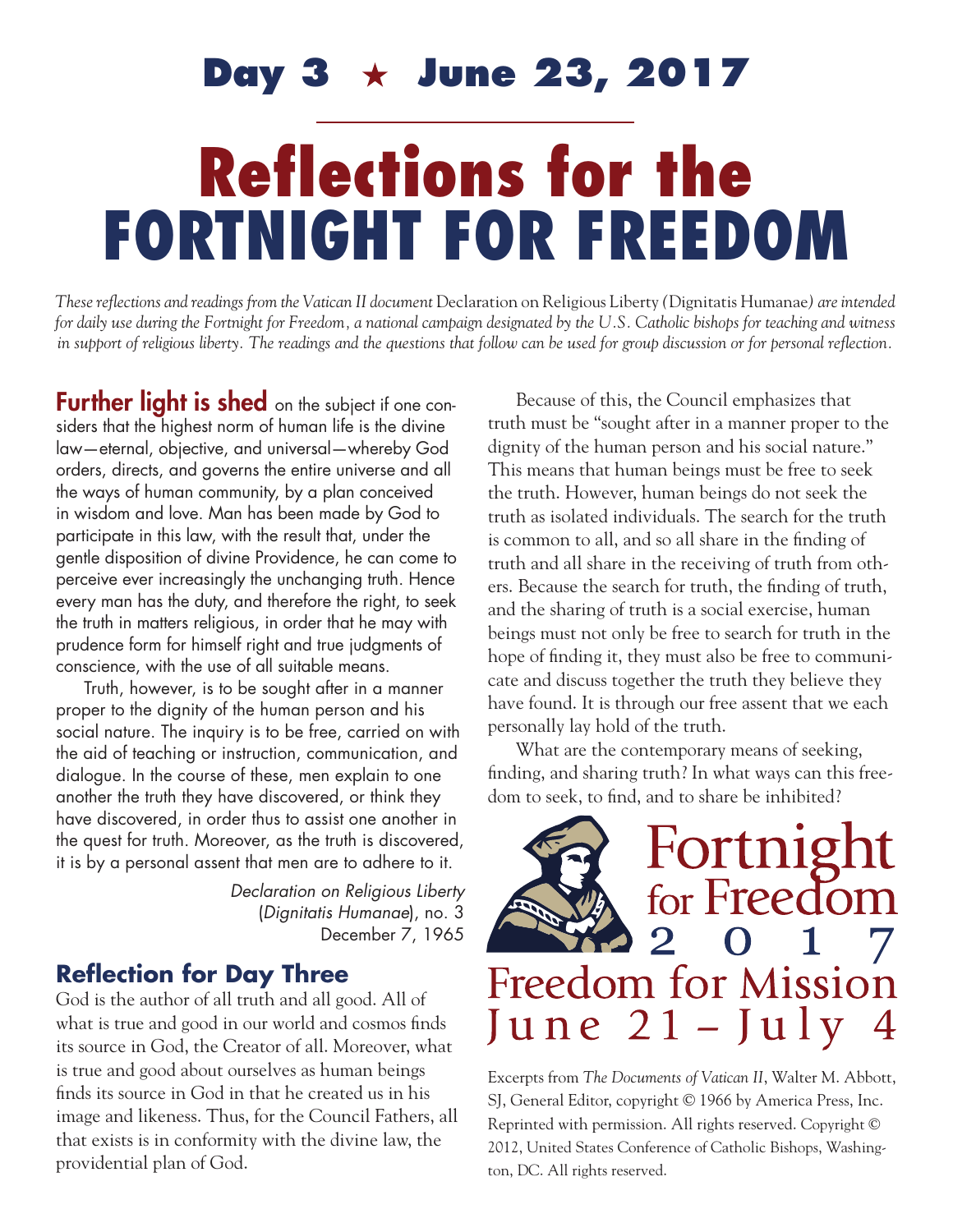## **Day 4 June 24, 2017**

# Reflections for the FORTNIGHT FOR FREEDOM

*These reflections and readings from the Vatican II document* Declaration on Religious Liberty *(*Dignitatis Humanae*) are intended for daily use during the Fortnight for Freedom, a national campaign designated by the U.S. Catholic bishops for teaching and witness in support of religious liberty. The readings and the questions that follow can be used for group discussion or for personal reflection.*

On his part, man perceives and acknowledges the imperatives of the divine law through the mediation of conscience. In all his activity a man is bound to follow his conscience faithfully, in order that he may come to God, for whom he was created. It follows that he is not to be forced to act in a manner contrary to his conscience. Nor, on the other hand, is he to be restrained from acting in accordance with his conscience, especially in matters religious.

For, of its very nature, the exercise of religion consists before all else in those internal, voluntary, and free acts whereby man sets the course of life directly toward God. No merely human power can either command or prohibit acts of this kind.

However, the social nature of man itself requires that he should give external expression to his internal acts of religion; that he should participate with others in matters religious; that he should profess his religion in community. Injury, therefore, is done to the human person and to the very order established by God for human life, if the free exercise of religion is denied in society when the just requirements of public order do not so require.

> *Declaration on Religious Liberty* (*Dignitatis Humanae*), no. 3 December 7, 1965

### **Reflection for Day Four**

It is through their consciences that human beings perceive the requirements of the divine law. Human beings must follow faithfully their conscience if they are to grow in their knowledge of and union with God. Again, the Council restates that, because of this, no one should either be forced to act contrary to his or her conscience or be forbidden to act in accordance with his or her conscience. This is especially

the case when it involves one's religious beliefs. The Council Fathers note that this applies not only to one's internal private religious acts but also to public communal religious acts. Human beings hold religious beliefs within a community of like-minded believers and so have the right to publicly live out their beliefs. To forbid the just and proper public expressions of religious belief would be contrary to the order that God has established for human beings as social and religious beings.

The Council Fathers want to ensure that religious liberty is understood to be both private and public. It cannot be limited to what takes places in houses of worship. Rather, since religion is by its nature a social phenomenon, its presence within the broader society and culture should not be hindered or forbidden.

In what ways is religion being reduced to the merely personal and private? Why should religion have a voice in the public square?

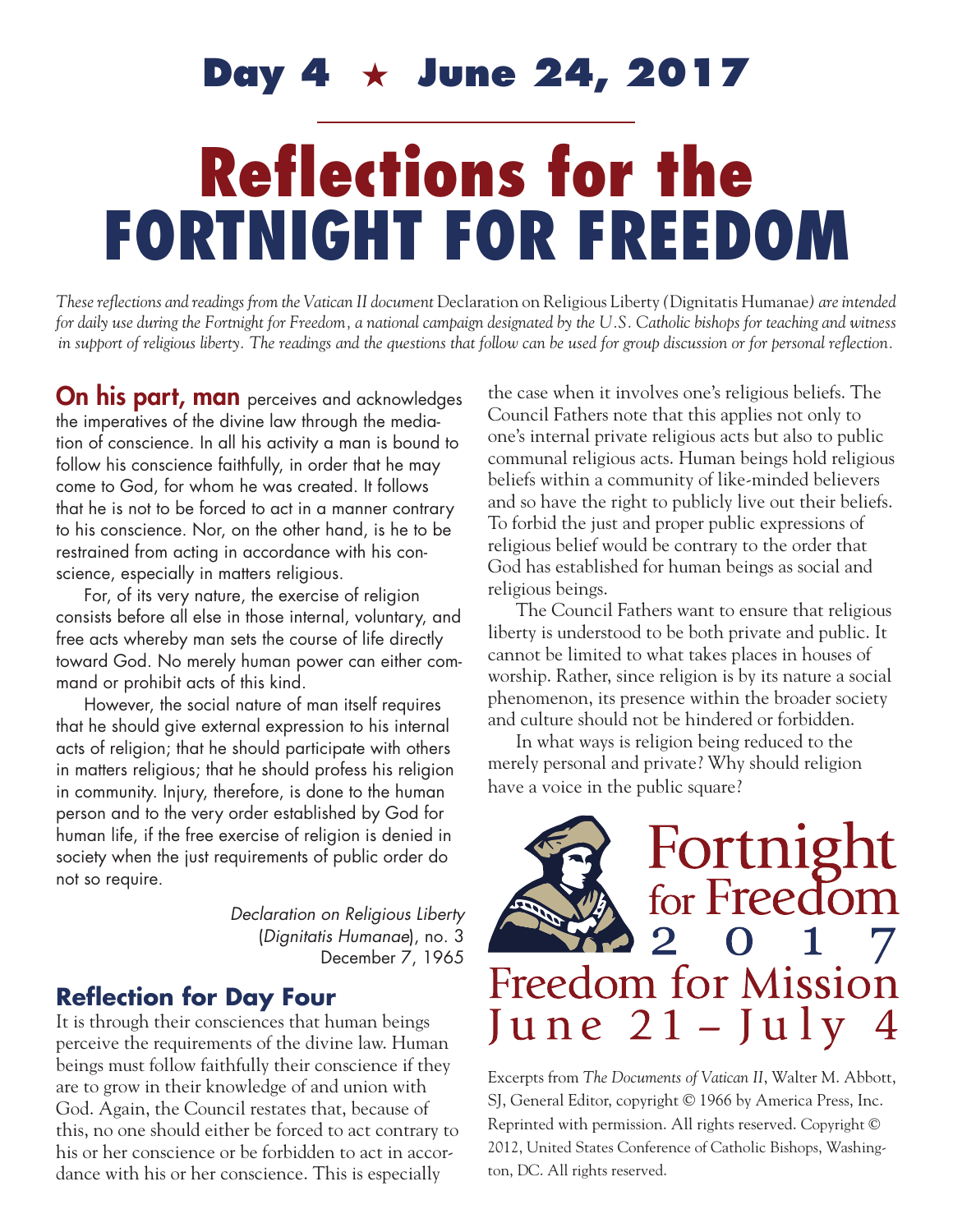## Day 5  $\star$  June 25, 2017

# Reflections for the FORTNIGHT FOR FREEDOM

*These reflections and readings from the Vatican II document* Declaration on Religious Liberty *(*Dignitatis Humanae*) are intended for daily use during the Fortnight for Freedom, a national campaign designated by the U.S. Catholic bishops for teaching and witness in support of religious liberty. The readings and the questions that follow can be used for group discussion or for personal reflection.*

a whole.

**There is a further** consideration. The religious acts whereby men, in private and in public and out of a sense of personal conviction, direct their lives to God transcend by their very nature the order of terrestrial and temporal affairs. Government, therefore, ought indeed to take account of the religious life of the people and show it favor, since the function of government is to make provision for the common welfare. However, it would clearly transgress the limits set to its power were it to presume to direct or inhibit acts that are religious.

> *Declaration on Religious Liberty* (*Dignitatis Humanae*), no. 3 December 7, 1965

#### **Reflection for Day Five**

What the Council Fathers teach in this short paragraph is very important. They previously stated that governments should not deny religious liberty. Here they state what governments should positively do with regards to religion. Since people, through their religious beliefs, direct their lives toward God, governments are positively to take this into account. Not only should governments not hinder religious life, they should also "show it favor." Since religious belief is a good within culture and society, governments should foster and aid the good that religion brings to the commonwealth. This does not mean that a government should favor one religion over another or that it should attempt to direct what religions should believe or do. Rather, governments are to create an environment in which religious life flourishes for the good of all. In providing such an environment where

How does religion contribute to the good of society? In what ways might it hinder the good of society? Do contemporary Western governments view religion in a positive or negative light? How can governments

today foster or aid the good of religious belief?

religious life prospers, governments contribute to the good of individuals as well as to the good of society as

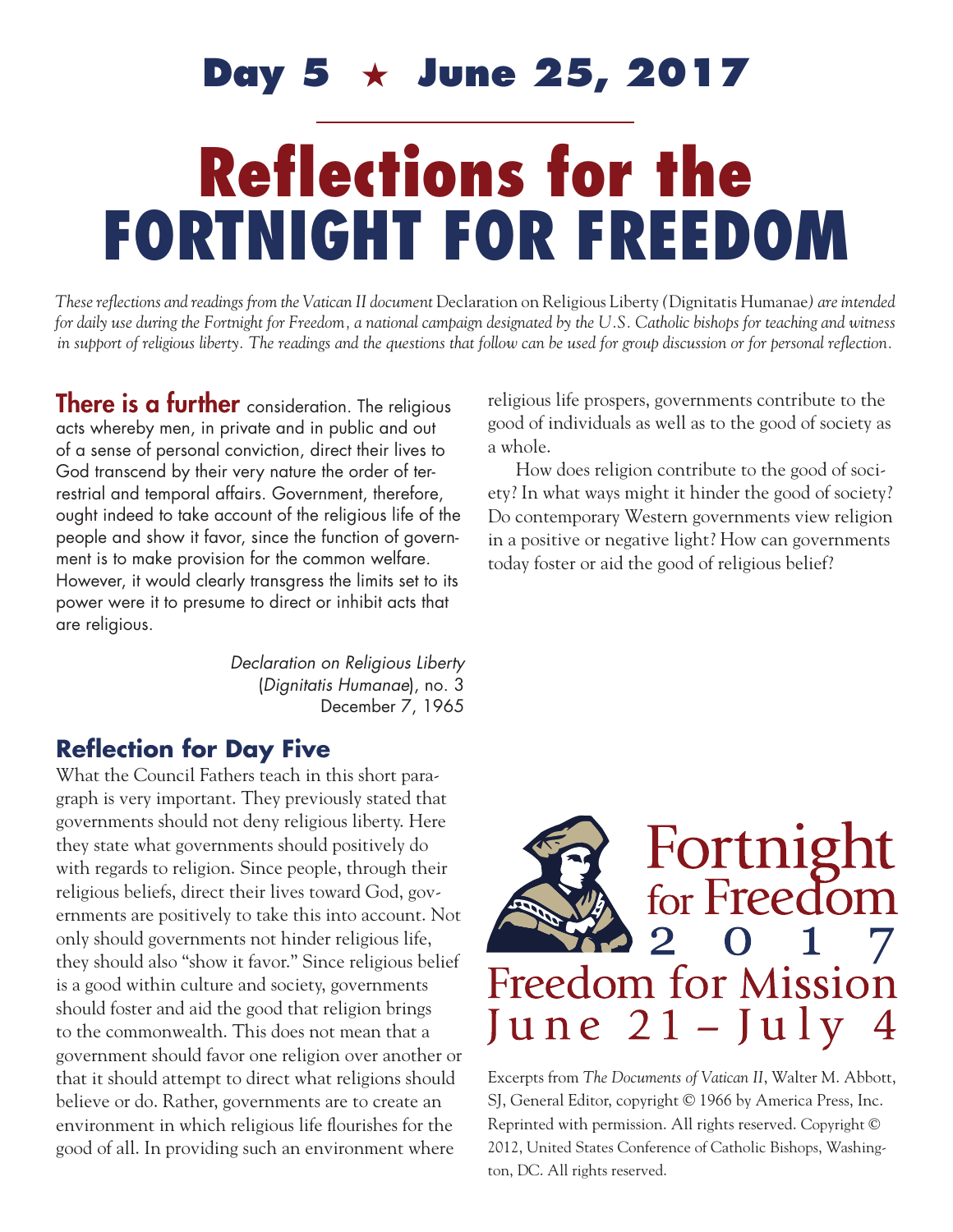## **Day 6 June 26, 2017**

# Reflections for the FORTNIGHT FOR FREEDOM

*These reflections and readings from the Vatican II document* Declaration on Religious Liberty *(*Dignitatis Humanae*) are intended for daily use during the Fortnight for Freedom, a national campaign designated by the U.S. Catholic bishops for teaching and witness in support of religious liberty. The readings and the questions that follow can be used for group discussion or for personal reflection.*

The freedom or immunity from coercion in matters religious which is the endowment of persons as individuals is also to be recognized as their right when they act in community. Religious bodies are a requirement of the social nature both of man and of religion itself.

Provided the just requirements of public order are observed, religious bodies rightfully claim freedom in order that they may govern themselves according to their own norms, honor the Supreme Being in public worship, assist their members in the practice of the religious life, strengthen them by instruction, and promote institutions in which they may join together for the purpose of ordering their lives in accordance with their religious principles.

Religious bodies also have the right not to be hindered, either by legal measures or by administrative action on the part of government, in the selection, training, appointment, and transferral of their own ministers, in communicating with religious authorities and communities abroad, in erecting buildings for religious purposes, and in the acquisition and use of suitable funds or properties.

> *Declaration on Religious Liberty* (*Dignitatis Humanae*), no. 4 December 7, 1965

#### **Reflection for Day Six**

The Council once more addresses the public nature of religious belief. Religious communities have a right to act as a community of faith, for this is inherent within the social nature of human beings and religious belief itself. Provided that the just civil and religious rights of others are not transgressed, religious bodies must possess the freedom to live out publicly what they

believe. They must be free to gather for worship, to instruct their members, and to develop institutions that further the religious life of their members. From within the Catholic tradition this would include religious institutes and orders, schools, fraternities and sodalities, prayer groups, and Bible study groups.

Likewise, religious bodies must be free to appoint and train their own ministers. For Catholics, that means the Church's freedom at least to appoint bishops and ordain priests. It also means that Catholics are free to be loyal to their church and its leaders while also being loyal to their country and its leaders. Religious bodies should also be free to govern themselves financially.

Consider examples in contemporary life where governments—federal, state, or local—fail to respect the above rights? What is the relationship between the religious freedom of individuals and institutions?

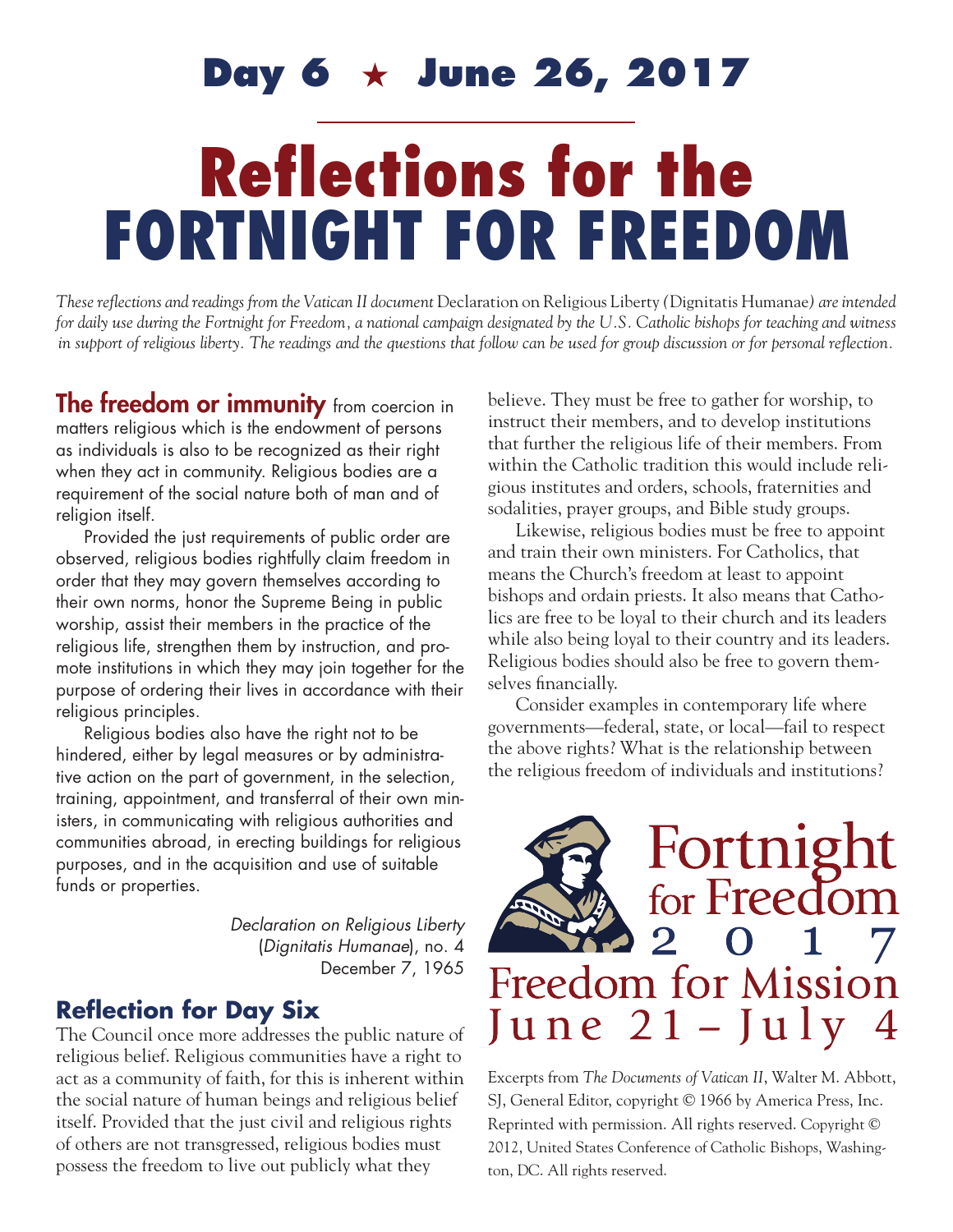## Day 7  $\star$  June 27, 2017

# Reflections for the FORTNIGHT FOR FREEDOM

*These reflections and readings from the Vatican II document* Declaration on Religious Liberty *(*Dignitatis Humanae*) are intended for daily use during the Fortnight for Freedom, a national campaign designated by the U.S. Catholic bishops for teaching and witness in support of religious liberty. The readings and the questions that follow can be used for group discussion or for personal reflection.*

Religious bodies also have the right not to be hindered in their public teaching and witness to their faith, whether by the spoken or by the written word. However, in spreading religious faith and in introducing religious practices, everyone ought at all times to refrain from any manner of action which might seem to carry a hint of coercion or of a kind of persuasion that would be dishonorable or unworthy, especially when dealing with poor or uneducated people. Such a manner of action would have to be considered an abuse of one's own right and a violation of the rights of others.

In addition, it comes within the meaning of religious freedom that religious bodies should not be prohibited from freely undertaking to show the special value of their doctrine in what concerns the organization of society and the inspiration of the whole of human activity. Finally, the social nature of man and the very nature of religion afford the foundation of the right of men freely to hold meetings and to establish educational, cultural, charitable, and social organizations, under the impulse of their own religious sense.

> *Declaration on Religious Liberty* (*Dignitatis Humanae*), no. 4 December 7, 1965

#### **Reflection for Day Seven**

While the Council Fathers insist that religious bodies must be free to teach and bear witness to their faith, they equally stress that this freedom must never be abused. It is not only governments that can deny their freedom; in attempting to spread their own beliefs, religions should not force others, physically or psychologically, to convert. Rather, each person's dignity

and freedom must be maintained. The accepting of religious beliefs must be an act of freedom, otherwise it is done not because it is believed to be true but rather out of fear and force. The right to profess and proclaim one's own faith cannot violate the same right of another.

That being said, religious bodies should be free to provide reasons as to why their beliefs are true and why it would be of value for others to believe what they believe. They should also be free to address how their beliefs contribute to the good of society.

What contemporary examples are there of religious bodies using coercion in an attempt to spread their faith or hindering others from exercising their faith? What contributions does the Catholic Church make to society and culture?

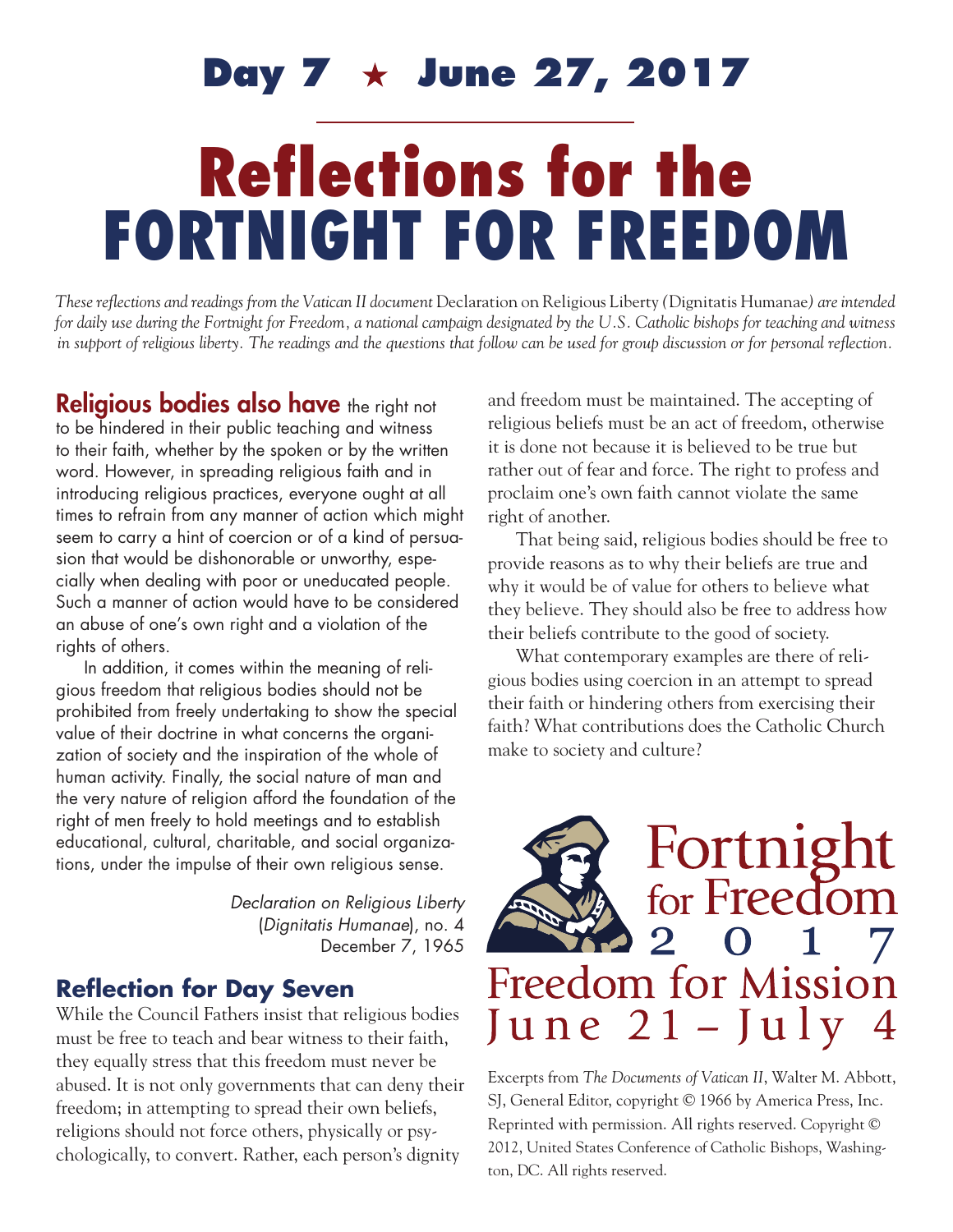## **Day 8 June 28, 2017**

# Reflections for the FORTNIGHT FOR FREEDOM

*These reflections and readings from the Vatican II document* Declaration on Religious Liberty *(*Dignitatis Humanae*) are intended for daily use during the Fortnight for Freedom, a national campaign designated by the U.S. Catholic bishops for teaching and witness in support of religious liberty. The readings and the questions that follow can be used for group discussion or for personal reflection.*

**Since the family is** a society in its own original right, it has the right freely to live its own domestic religious life under the guidance of parents. Parents, moreover, have the right to determine, in accordance with their own religious beliefs, the kind of religious education that their children are to receive.

Government, in consequence, must acknowledge the right of parents to make a genuinely free choice of schools and of other means of education. The use of this freedom of choice is not to be made a reason for imposing unjust burdens on parents, whether directly or indirectly. Besides, the rights of parents are violated if their children are forced to attend lessons or instructions which are not in agreement with their religious beliefs. The same is true if a single system of education, from which all religious formation is excluded, is imposed upon all.

> *Declaration on Religious Liberty* (*Dignitatis Humanae*), no. 5 December 7, 1965

#### **Reflection for Day Eight**

The Council Fathers now address the religious freedom that is enjoyed by the family. Families have the right to live out their faith within the family. Moreover, parents have a natural right to religiously guide their families. They are the ones who have primary responsibility for the care and education of their children, and this is especially true of the religious education of their children. Thus, while parents are primarily responsible for the religious education, they are also free to choose the kind of religious education their children receive.

From within the Catholic tradition, Vatican II stated that the family is a "domestic church," that is, it is within the family that children are first taught the

Gospel, are taught to pray and to keep the Commandments. Together the members of a family live out the Gospel life of love. In keeping with this, the Council states that parents must be free to choose their children's schooling. The exercise of this freedom should not be the cause of undue financial burdens upon the family. Likewise, children should not be forced to attend instruction that is contrary to the religious belief of their families. Lastly, if there is only one form of education within a country, this does not mean that all religious instruction should be forbidden. Accommodation is to be made. What we see here is the Church ardently wanting to assure a broad and extensive scope for families to live out their faith as families, and this extends to the education of children.

Why is the above important for parents and their families? Are the above aspects of domestic religious freedom jeopardized today?

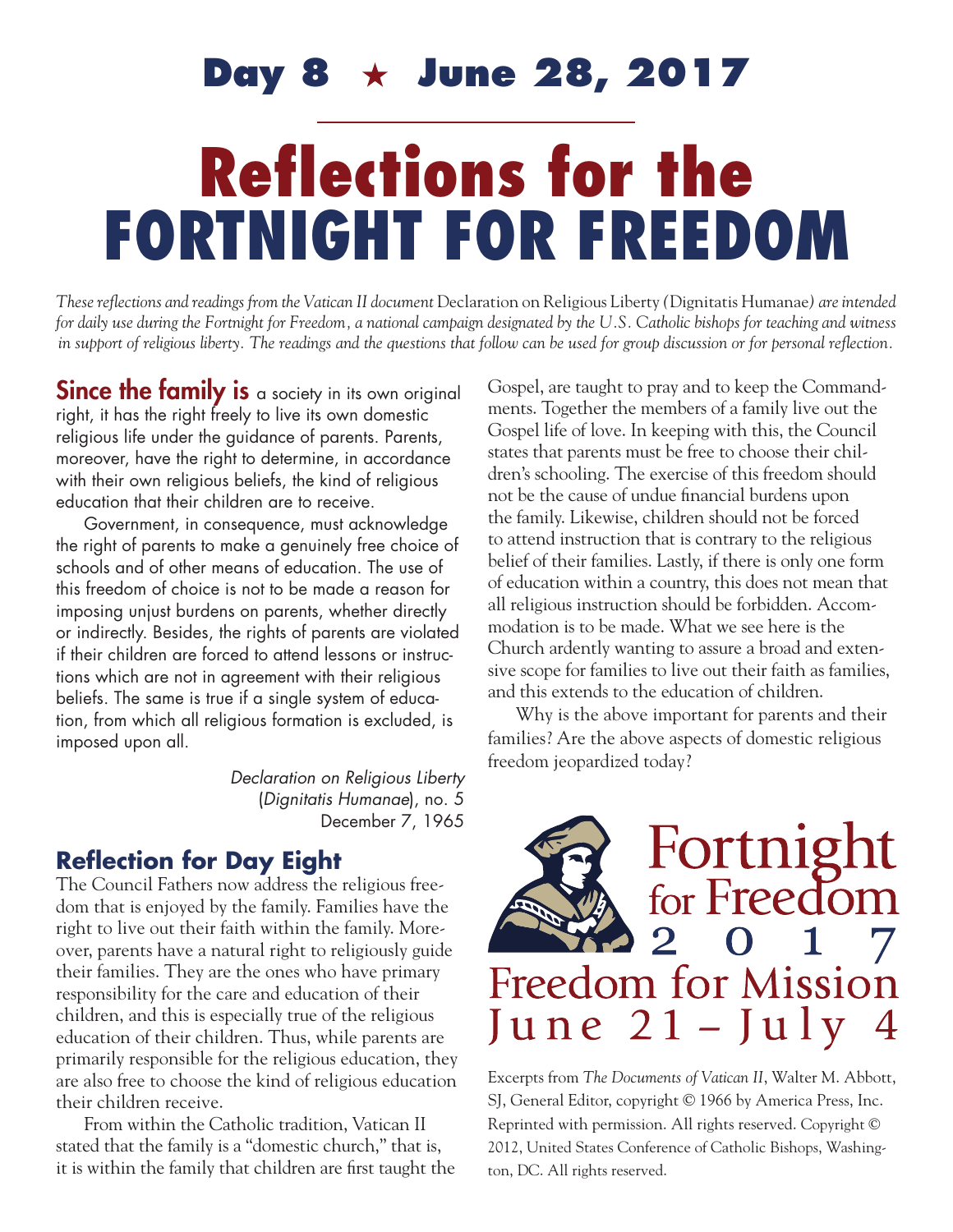## Day 9  $\star$  June 29, 2017

## Reflections for the FORTNIGHT FOR FREEDOM

*These reflections and readings from the Vatican II document* Declaration on Religious Liberty *(*Dignitatis Humanae*) are intended for daily use during the Fortnight for Freedom, a national campaign designated by the U.S. Catholic bishops for teaching and witness in support of religious liberty. The readings and the questions that follow can be used for group discussion or for personal reflection.*

The protection and promotion of the inviolable rights of man ranks among the essential duties of government. Therefore, government is to assume the safeguard of the religious freedom of all its citizens, in an effective manner, by just laws and by other appropriate means. Government is also to help create conditions favorable to the fostering of religious life, in order that the people may be truly enabled to exercise their religious rights and to fulfill their religious duties, and also in order that society itself may profit by the moral qualities of justice and peace which have their origin in men's faithfulness to God and to His holy will.

> *Declaration on Religious Liberty* (*Dignitatis Humanae*), no. 6 December 7, 1965

## **Reflection for Day Nine**

Once again, the Council Fathers turn to what they consider a very important issue. It is not simply that governments should not deny or impede the religious freedom of their citizens, it is also of the utmost importance that they positively, through just laws, be the guardians of religious freedom, so that no constituency—religious or secular—within society would seek to undermine the religious freedom of all. While few today would consider this, the next point that the Council Fathers make is also very significant. Governments should actually "help create conditions favorable to the fostering of religious life." While governments do not control religions, they should recognize their value and so promote their well-being. This allows all religious bodies and their members to exercise their religious rights and "fulfill their religious

duties." The government's fostering the religious life of its citizens not only benefits those citizens but also, the Council states, contributes to the good of society as a whole. It helps society grow in its understanding and implementation of what contributes to justice and peace. This justice and peace find their origin in God, who desires the good of all.

How do governments protect and promote the religious life of their citizens? Do governments take this into consideration today? In the U.S., how does the government foster religious life while respecting the principle of separation of church and state?

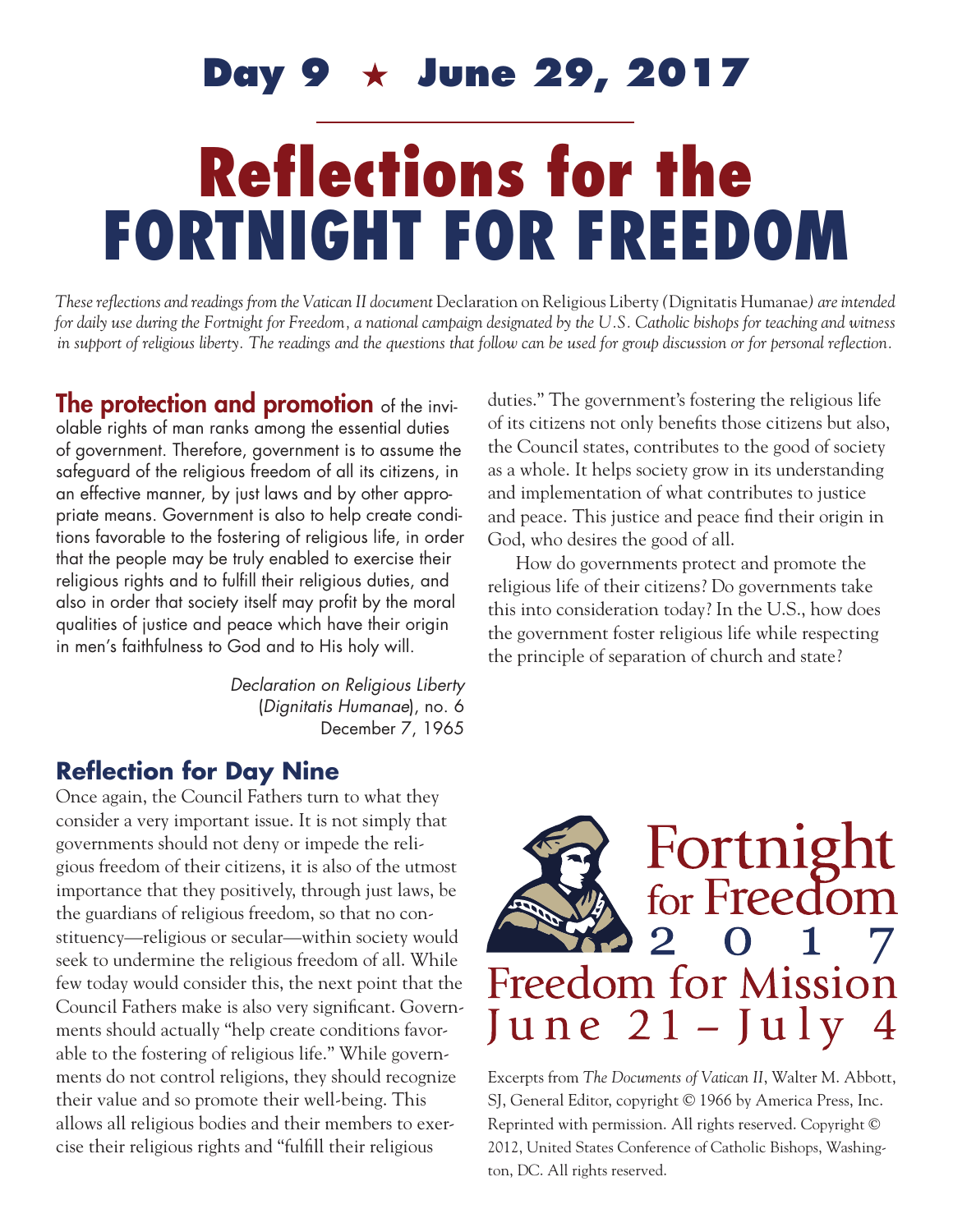## **Day 10**  $\star$  **June 30, 2017**

# Reflections for the FORTNIGHT FOR FREEDOM

*These reflections and readings from the Vatican II document* Declaration on Religious Liberty *(*Dignitatis Humanae*) are intended for daily use during the Fortnight for Freedom, a national campaign designated by the U.S. Catholic bishops for teaching and witness in support of religious liberty. The readings and the questions that follow can be used for group discussion or for personal reflection.*

**Finally, government is to** see to it that the equality of citizens before the law, which is itself an element of the common welfare, is never violated for religious reasons whether openly or covertly. Nor is there to be discrimination among citizens.

It follows that a wrong is done when government imposes upon its people, by force or fear or other means, the profession or repudiation of any religion, or when it hinders men from joining or leaving a religious body. All the more is it a violation of the will of God and of the sacred rights of the person and the family of nations, when force is brought to bear in any way in order to destroy or repress religion, either in the whole of mankind or in a particular country or in a specific community.

> *Declaration on Religious Liberty* (*Dignitatis Humanae*), no. 6 December 7, 1965

#### **Reflection for Day Ten**

Because all human beings possess equal dignity, value, and worth, the government is to ensure that this equality is maintained both for the good of the individual and for the good of society as a whole. This equality specifically should not be violated on religious grounds. Each religious body and the members of that body have equal rights to religious liberty. This equality demands that there be no discrimination based upon one's religious beliefs.

The Council Fathers now stress that, based upon this equality among its citizens, no government is permitted to impose in any way "the profession or repudiation of any religion." Such an imposition is a violation of the right to be true to one's conscience.

Because of the freedom of conscience, the government is also not permitted to deny a person the right to join or leave a religious body. The government has no right to stipulate what a person can or cannot believe.

If the above is true, then the Council states that it is all the more wrong when "force is brought to bear in any way in order to destroy or repress religion." This not only applies to governments but also to religious bodies themselves. No religious body is permitted to harass or seek to eliminate another religious group.

Within our contemporary world, where is religious equality denied or religious discrimination tolerated? Are there instances where one religion violates the rights of other religions?

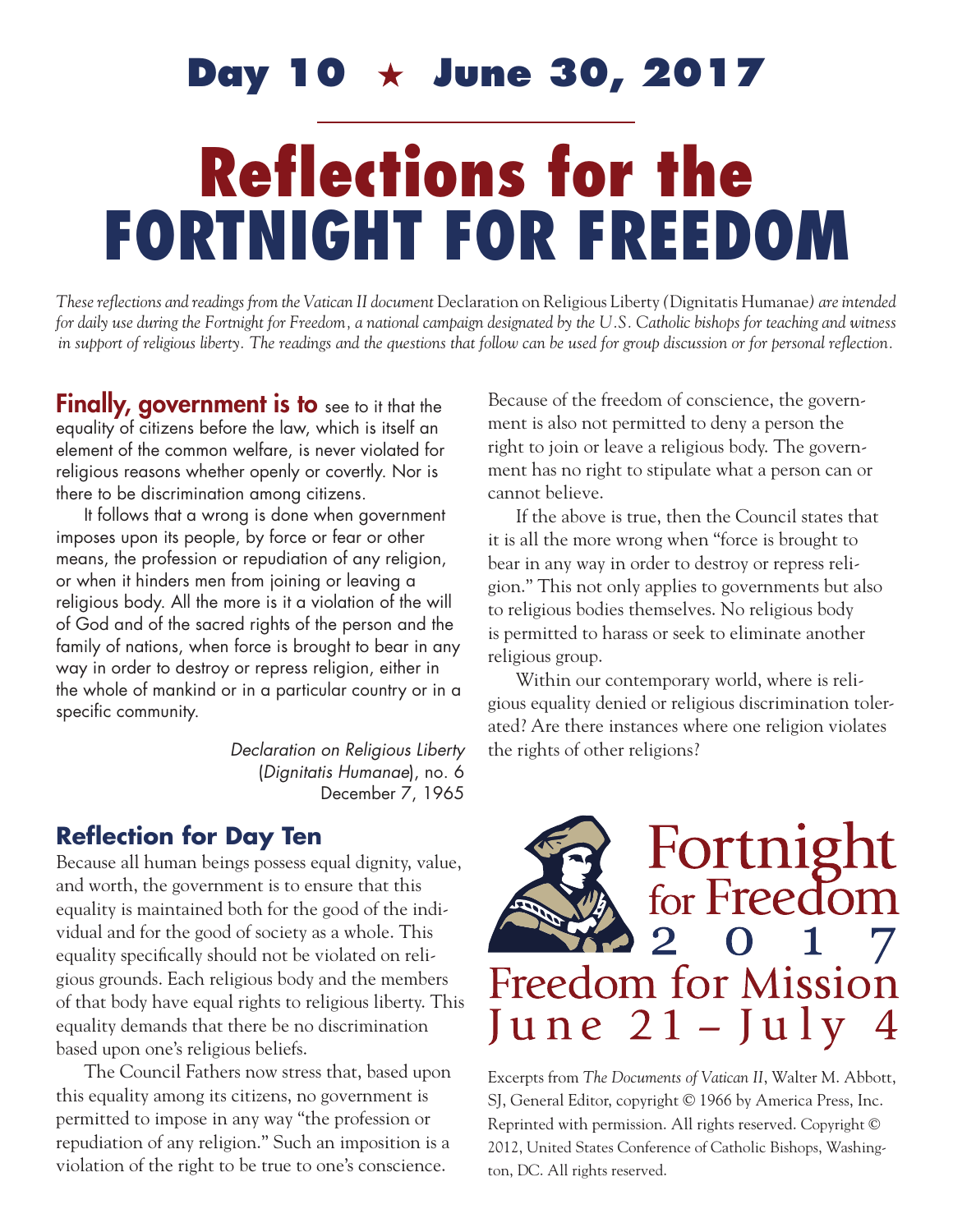# Reflections for the FORTNIGHT FOR FREEDOM Day 11  $\;\star\;$  July 1, 2017

*These reflections and readings from the Vatican II document* Declaration on Religious Liberty *(*Dignitatis Humanae*) are intended for daily use during the Fortnight for Freedom, a national campaign designated by the U.S. Catholic bishops for teaching and witness in support of religious liberty. The readings and the questions that follow can be used for group discussion or for personal reflection.*

Furthermore, society has the right to defend itself against possible abuses committed on pretext of freedom of religion. It is the special duty of government to provide this protection. However, government is not to act in arbitrary fashion or in an unfair spirit of partisanship. Its action is to be controlled by juridical norms which are in conformity with the objective moral order.

These norms arise out of the need for effective safeguard of the rights of all citizens and for peaceful settlement of conflicts of rights. They flow from the need for an adequate care of genuine public peace, which comes about when men live together in good order and in true justice. They come, finally, out of the need for a proper guardianship of public morality. These matters constitute the basic component of the common welfare: they are what is meant by public order.

For the rest, the usages of society are to be the usages of freedom in their full range. These require that the freedom of man be respected as far as possible, and curtailed only when and in so far as necessary.

> *Declaration on Religious Liberty* (*Dignitatis Humanae*), no. 7 December 7, 1965

### **Reflection for Day Eleven**

The Council Fathers are well aware that, while various religious groups are meant to live in harmony, each accepting the equal rights of others, yet, in reality, conflicts frequently arise between various religions. This may be due to what a specific religion holds concerning the nature of its own beliefs in relation to the beliefs of other religions. While each religious group has the right to profess that its religious

beliefs are true and that other religious beliefs are either inadequate or contain erroneous tenets, no religious group has the right to persecute or seek to suppress other religious groups. Similar conflict may arise within a religion, in which case, the cause of the conflict does not reside in the religious belief as such, but in a misinterpretation of those beliefs that prompts misguided attacks on other religious groups.

Given the reality of such religious conflicts, the Council Fathers acknowledge that the government is responsible for keeping public order, not by taking sides, but by enacting just laws and guarding the equal rights of all.

What causes religious conflicts today? Do governments always adequately respond to such conflicts? What distinguishes "public order" (which limits religious freedom) from an ordinary policy preference of government (which does not)?

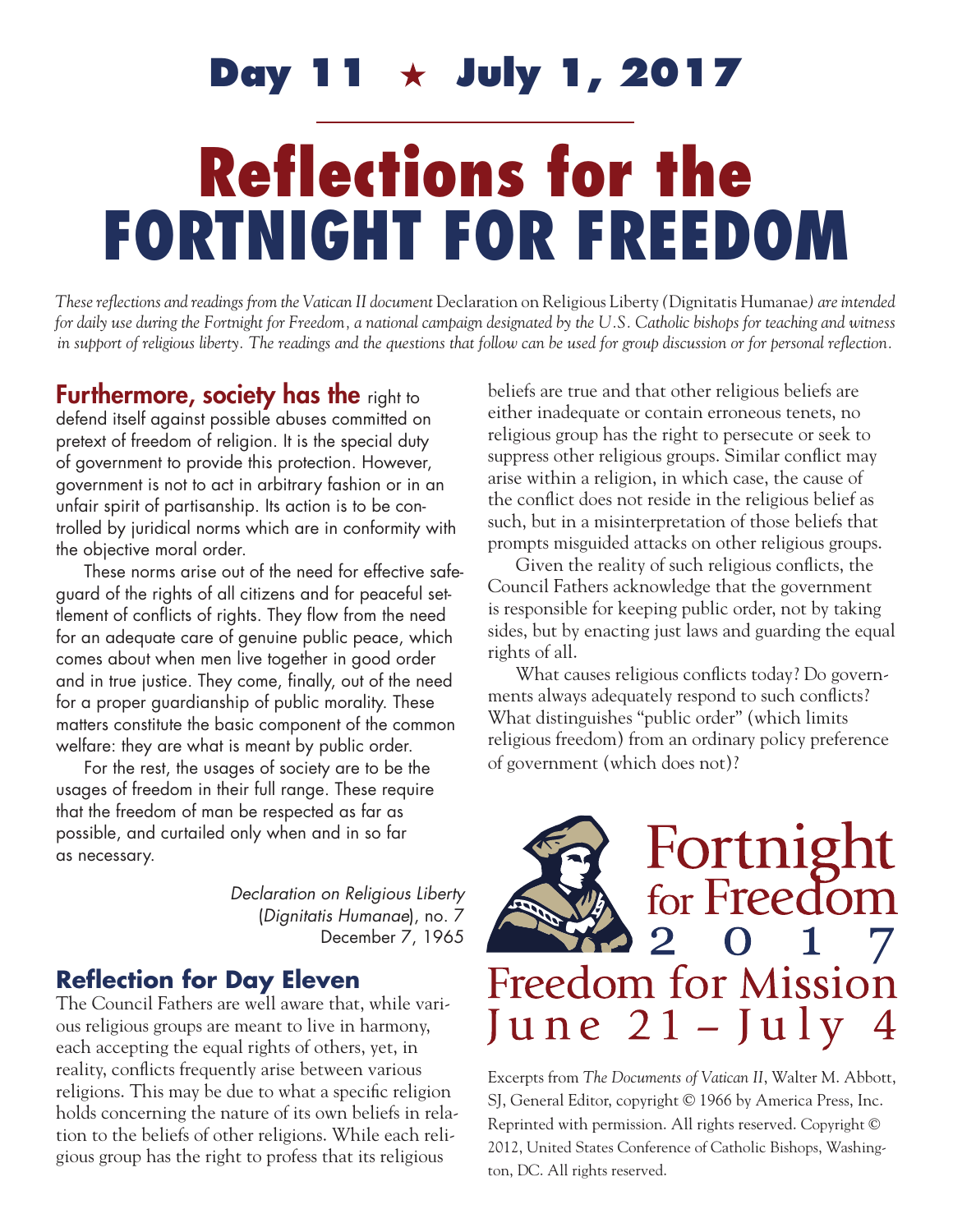## **Day 12**  $\star$  **July 2, 2017**

# Reflections for the FORTNIGHT FOR FREEDOM

*These reflections and readings from the Vatican II document* Declaration on Religious Liberty *(*Dignitatis Humanae*) are intended for daily use during the Fortnight for Freedom, a national campaign designated by the U.S. Catholic bishops for teaching and witness in support of religious liberty. The readings and the questions that follow can be used for group discussion or for personal reflection.*

Among the things which concern the good of the Church and indeed the welfare of society here on earth—things therefore which are always and everywhere to be kept secure and defended against all injury—this certainly is preeminent, namely, that the Church should enjoy that full measure of freedom which her care for salvation of men requires. This freedom is sacred, because the only-begotten Son endowed with it the Church which He purchased with His blood. It is so much the property of the Church that to act against it is to act against the will of God. The freedom of the Church is the fundamental principle in what concerns the relations between the Church and governments and the whole civil order.

> *Declaration on Religious Liberty* (*Dignitatis Humanae*), no. 13 December 7, 1965

#### **Reflection for Day Twelve**

In Chapter I, the Council Fathers considered the nature of religious freedom from a rational and philosophical perspective—the dignity and equality of human beings and the natural right to religious liberty. In Chapter II, they turn to examining religious liberty in the light of Christian Revelation.

In this context, the Council Fathers forthrightly insist that the Church must "enjoy that full measure of freedom which her care for salvation of men requires." Jesus became man, died, and rose from the dead so that all men and women would come to salvation—to know the fullness of truth and the fullness of the Father's love. This is why the Church's religious freedom is "sacred." Jesus, through the Holy Spirit,

founded the Church as the means by which his saving message and presence would go forth to all the world. Only then would Jesus' Gospel be lived out among all nations and peoples. Only if the Church is free can she rightly fulfill her divine commission. This is why the Church jealously guards her freedom while simultaneously fostering harmonious, appropriate, and just relations with various governments throughout the world.

What present circumstances threaten the freedom of the Catholic Church particularly? Are threats to the Church's freedom always from without, or do threats arise from within the Church itself? What threats in the past has the Church in our country had to contend with?

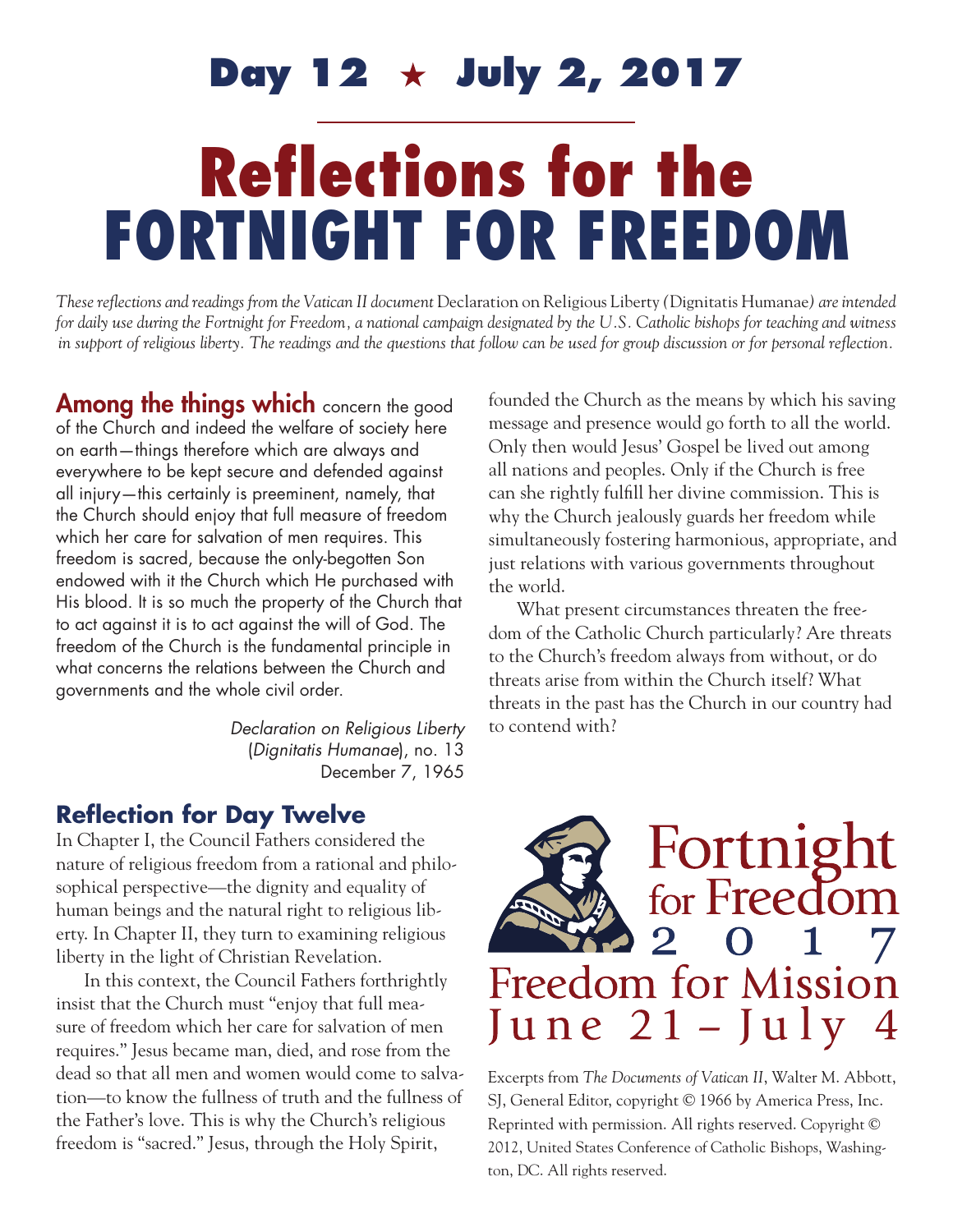# Reflections for the FORTNIGHT FOR FREEDOM **Day 13**  $\star$  **July 3, 2017**

*These reflections and readings from the Vatican II document* Declaration on Religious Liberty *(*Dignitatis Humanae*) are intended for daily use during the Fortnight for Freedom, a national campaign designated by the U.S. Catholic bishops for teaching and witness in support of religious liberty. The readings and the questions that follow can be used for group discussion or for personal reflection.*

In turn, where the principle of religious freedom is not only proclaimed in words or simply incorporated in law but also given sincere and practical application, there the Church succeeds in achieving a stable situation of right as well as of fact and the independence which is necessary for the fulfillment of her divine mission. This independence is precisely what the authorities of the Church claim in society.

At the same time, the Christian faithful, in common with all other men, possess the civil right not to be hindered in leading their lives in accordance with their conscience. Therefore, a harmony exists between the freedom of the Church and the religious freedom which is to be recognized as the right of all men and communities and sanctioned by constitutional law.

> *Declaration on Religious Liberty* (*Dignitatis Humanae*), no. 13 December 7, 1965

#### **Reflection for Day Thirteen**

While insisting upon the religious freedom of the Church, the Council Fathers do not wish to give the impression that in some manner the Catholic Church is special when it comes to religious liberty. Thus, the Council first states above that where the principle of religious liberty is present, the Church is able to peaceably fulfill her divine mission. It is this amicable relationship between herself and civil authorities that the Church always wishes to pursue and ensure.

In the light of this, the Church also champions the religious and civil rights of all so that all people can live "their lives in accordance with their conscience." In this way there is no conflict with what the Church demands for herself and what she

demands for others—the freedom to follow one's conscience in matters religious. This religious freedom for all is what the Council once more believes should be acknowledged and sanctioned within the constitutional law of countries.

In the United States, religious freedom is protected in the Constitution, as the Council desires. Are those constitutional protections enough? Are they growing stronger or weaker in our society today? What else, apart from the law, can strengthen or weaken religious liberty? What should Catholics do to defend and foster religious liberty in America today? What have Catholics done in the past when religious liberty was threatened?

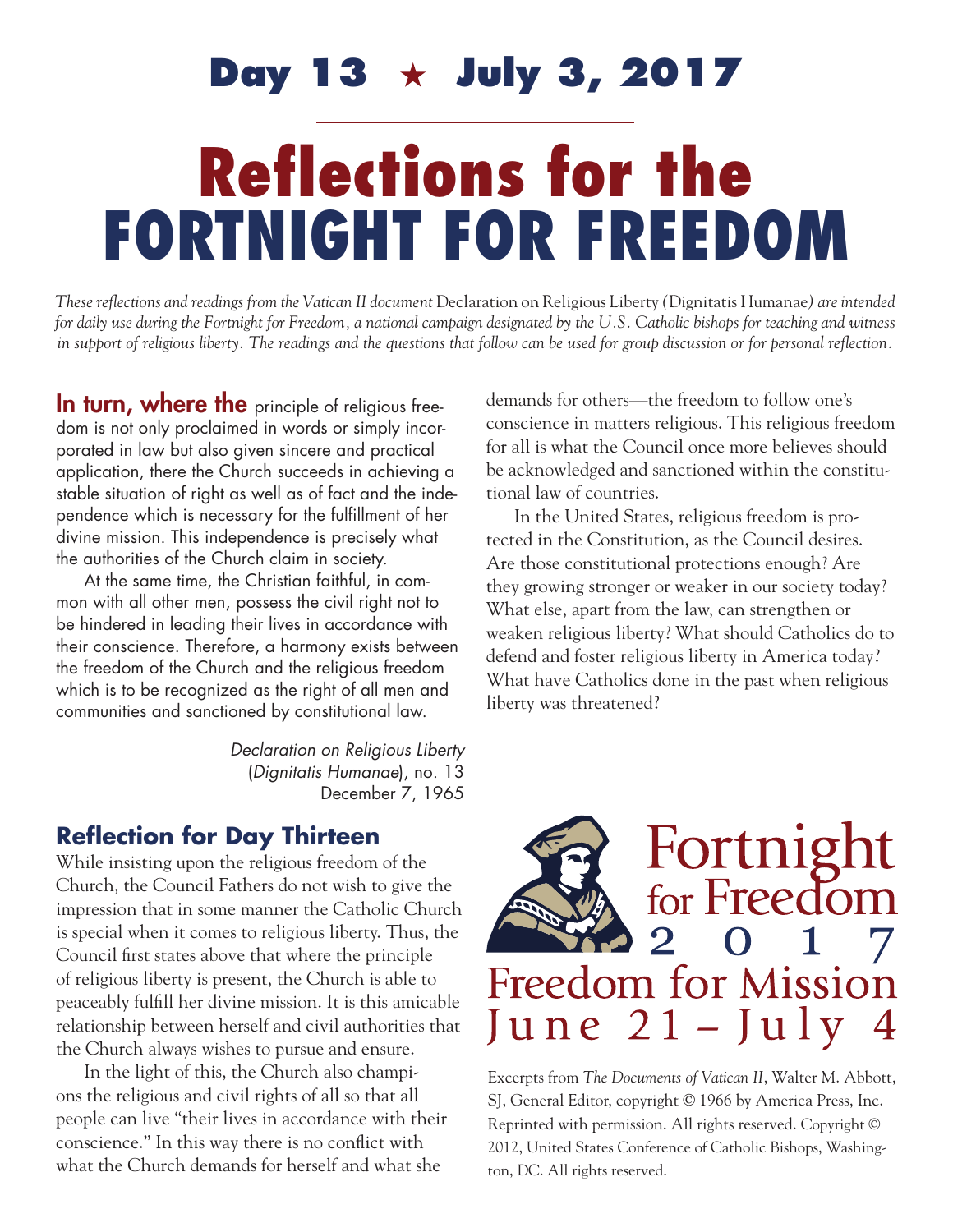## **Day 14 July 4, 2017**

# Reflections for the FORTNIGHT FOR FREEDOM

*These reflections and readings from the Vatican II document* Declaration on Religious Liberty *(*Dignitatis Humanae*) are intended for daily use during the Fortnight for Freedom, a national campaign designated by the U.S. Catholic bishops for teaching and witness in support of religious liberty. The readings and the questions that follow can be used for group discussion or for personal reflection.*

**The fact is that** men of the present day want to be able freely to profess their religion in private and in public. Religious freedom has already been declared to be a civil right in most constitutions, and it is solemnly recognized in international documents. The further fact is that forms of government still exist under which, even though freedom of religious worship receives constitutional recognition, the powers of government are engaged in the effort to deter citizens from the profession of religion and to make life difficult and dangerous for religious Communities.

This sacred Synod greets with joy the first of these two facts, as among the signs of the times. With sorrow, however, it denounces the other fact, as only to be deplored. The Synod exhorts Catholics, and it directs a plea to all men, most carefully to consider how greatly necessary religious freedom is, especially in the present condition of the human family.

All nations are coming into even closer unity. Men of different cultures and religions are being brought together in closer relationships. There is a growing consciousness of the personal responsibility that weighs upon every man. All this is evident.

Consequently, in order that relationships of peace and harmony may be established and maintained within the whole of mankind, it is necessary that religious freedom be everywhere provided with an effective constitutional guarantee, and that respect be shown for the high duty and right of man freely to lead his religious life in society.

> *Declaration on Religious Liberty* (*Dignitatis Humanae*), no. 15 December 7, 1965

#### **Reflection for Day Fourteen**

In concluding its Declaration of Religious Freedom, the Council rejoices in the fact that religious freedom has been enshrined in the constitutions of many countries as well as in international statements. However, the Council Fathers are well aware that religious freedom is not guaranteed merely when it is stated on a piece of paper. It must be exercised by a living body of people. Moreover, there are actual governments that act against religious communities, sometime in the name of religion. The Council Fathers find such situations appalling and ask that Catholics and all people of goodwill work to rectify this injustice.

Since the Vatican Council, has religious freedom improved or deteriorated throughout the world? What is the relationship between growing religious diversity, as well as growing interactions among people of different faiths, and religious liberty?